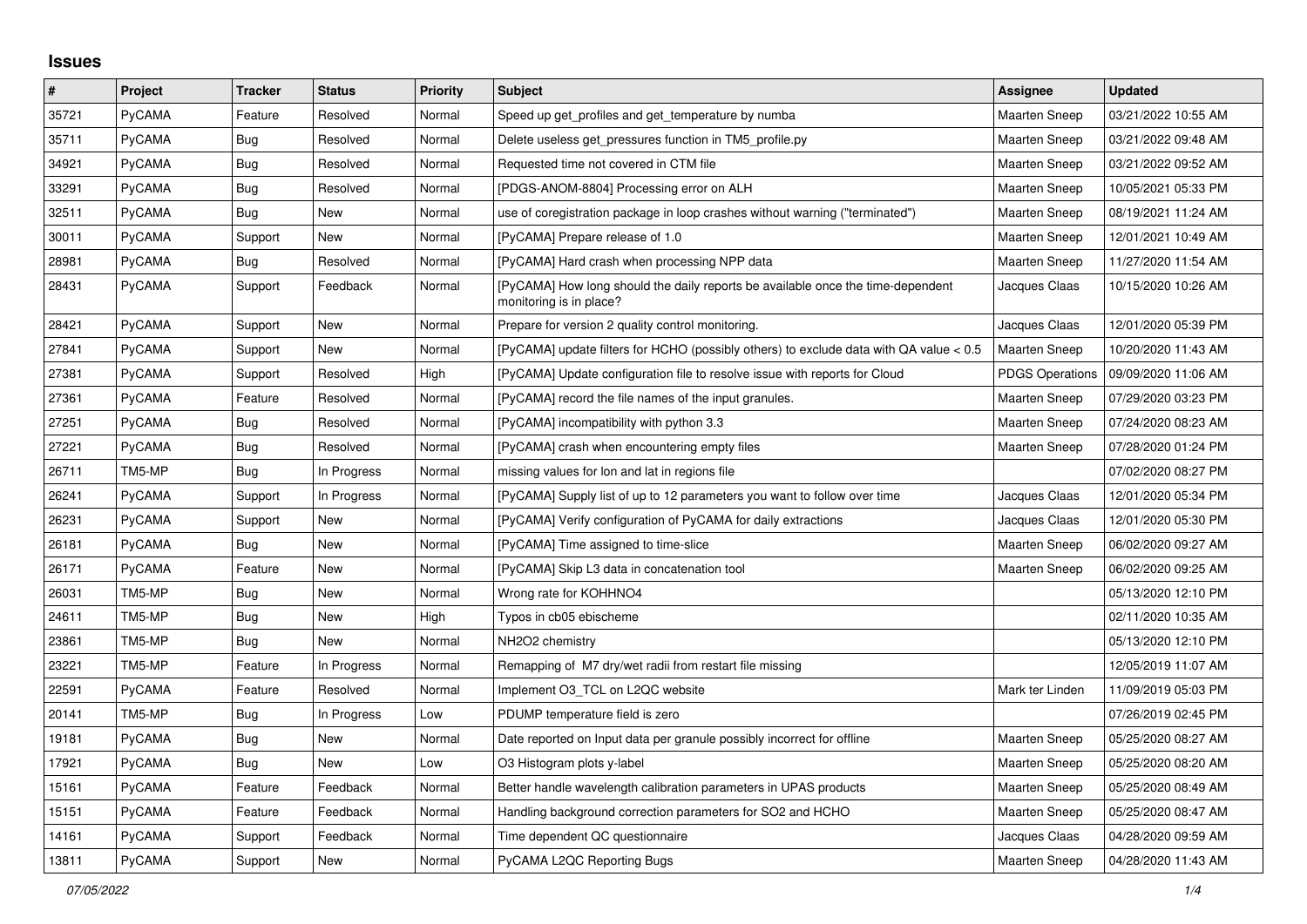| $\sharp$ | Project       | <b>Tracker</b> | <b>Status</b> | <b>Priority</b> | Subject                                                                  | <b>Assignee</b>        | <b>Updated</b>      |
|----------|---------------|----------------|---------------|-----------------|--------------------------------------------------------------------------|------------------------|---------------------|
| 12101    | TM5-MP        | Feature        | <b>New</b>    | Low             | Updating Corner halo grid boxes                                          |                        | 10/10/2018 03:39 PM |
| 11761    | TM5-MP        | Bug            | <b>New</b>    | Low             | overflow in PDUMP                                                        |                        | 09/26/2018 09:44 AM |
| 10281    | TM5-MP        | Task           | New           | Low             | Dry deposition of gas-phase H2SO4 and DMS                                |                        | 07/03/2018 12:51 PM |
| 10221    | TM5-MP        | Feature        | In Progress   | Normal          | <b>MOGUNTIA and KPP</b>                                                  |                        | 09/20/2018 01:59 PM |
| 9311     | PyCAMA        | Feature        | <b>New</b>    | Normal          | Processing status & lineage as table                                     | <b>Maarten Sneep</b>   | 05/25/2020 08:48 AM |
| 8931     | TM5-MP        | Feature        | In Progress   | Low             | removing dependence on HDF4                                              |                        | 11/18/2019 02:07 PM |
| 8681     | TurboWin      | Feature        | New           | Normal          | SOG and COG computing                                                    |                        | 12/19/2017 10:03 AM |
| 8671     | TurboWin      | Feature        | New           | Normal          | option to insert Relative Humidity                                       |                        | 12/19/2017 09:59 AM |
| 8661     | TurboWin      | Feature        | New           | Normal          | instruction videos                                                       |                        | 12/19/2017 09:49 AM |
| 8651     | TurboWin      | Feature        | <b>New</b>    | Normal          | update to WMO cloud atlas                                                |                        | 12/19/2017 09:46 AM |
| 8641     | TurboWin      | Feature        | New           | Normal          | plot position offline                                                    |                        | 12/19/2017 09:44 AM |
| 8631     | TurboWin      | Task           | <b>New</b>    | Normal          | Help files update                                                        |                        | 12/19/2017 09:43 AM |
| 8621     | TurboWin      | Feature        | New           | Normal          | WOW upload                                                               |                        | 12/19/2017 09:42 AM |
| 8611     | TurboWin      | Feature        | New           | Normal          | displaying latest obs                                                    |                        | 12/19/2017 09:36 AM |
| 2161     | TM5-MP        | Bug            | <b>New</b>    | Normal          | Python datetime.strftime function does not support dates before 1900     |                        | 08/21/2017 12:35 PM |
| 1511     | <b>PyCAMA</b> | Feature        | Resolved      | Normal          | Synchronization of variables                                             | Maarten Sneep          | 08/21/2020 07:37 AM |
| 1301     | PyCAMA        | Support        | Resolved      | High            | test mixed empty/non-empty variables                                     | <b>Maarten Sneep</b>   | 08/21/2020 07:38 AM |
| 1146     | <b>PyCAMA</b> | <b>Bug</b>     | Feedback      | Normal          | Non-synchronized variables yield bogus results                           | Maarten Sneep          | 12/09/2020 10:44 AM |
| 1013     | subproject 1  | Feature        | New           | Normal          | test subproject task gantt                                               |                        | 12/20/2016 09:10 AM |
| 1012     | dummy         | Feature        | <b>New</b>    | Normal          | test gantt main project                                                  |                        | 12/20/2016 09:09 AM |
| 944      | <b>PyCAMA</b> | Feature        | In Progress   | Normal          | Documentation of internal workings of PyCAMA                             | <b>Maarten Sneep</b>   | 12/09/2020 11:13 AM |
| 595      | TM5-MP        | <b>Bug</b>     | In Progress   | Normal          | Generation of qsub job file seems broken                                 |                        | 07/03/2018 12:39 PM |
| 574      | TM5-MP        | Support        | In Progress   | Normal          | Optimization of ebischeme can be problematic                             | Philippe Le Sager      | 12/20/2017 12:29 PM |
| 558      | PyCAMA        | Feature        | In Progress   | Normal          | Coregistration                                                           | Maarten Sneep          | 11/06/2018 05:47 PM |
| 549      | TM5-MP        | <b>Bug</b>     | In Progress   | High            | Restarbility broken                                                      | Philippe Le Sager      | 03/17/2017 11:40 AM |
| 521      | TM5-MP        | <b>Bug</b>     | New           | Low             | Inconsistent NO <sub>x</sub> emissions                                   |                        | 07/03/2018 12:30 PM |
| 501      | WOW-NL        | Task           | <b>New</b>    | Normal          | HTTP 301 redirection                                                     | <b>Martin Stam</b>     | 03/22/2016 09:07 AM |
| 440      | TM5-MP        | Feature        | New           | Low             | Assumption in calculation of friction velocity over land                 |                        | 07/03/2018 12:51 PM |
| 439      | TM5-MP        | Task           | New           | Low             | Treatment of ice clouds in photolysis                                    |                        | 07/03/2018 12:35 PM |
| 425      | adagucviewer  | <b>Bug</b>     | New           | Normal          | Timeseries graph of rgb layers error                                     |                        | 01/06/2016 01:02 PM |
| 373      | TM5-MP        | <b>Bug</b>     | New           | Normal          | Diurnal cycle biomass burning emissions                                  |                        | 07/03/2018 12:34 PM |
| 372      | adagucserver  | Bug            | New           | Normal          | [KDC WCS] Web Coverage Service on point data does not function correctly | <b>Maarten Plieger</b> | 09/09/2015 07:28 AM |
| 368      | adagucserver  | Bug            | New           | Normal          | Time resolution is not correctly calculated automatically                |                        | 08/24/2015 11:55 AM |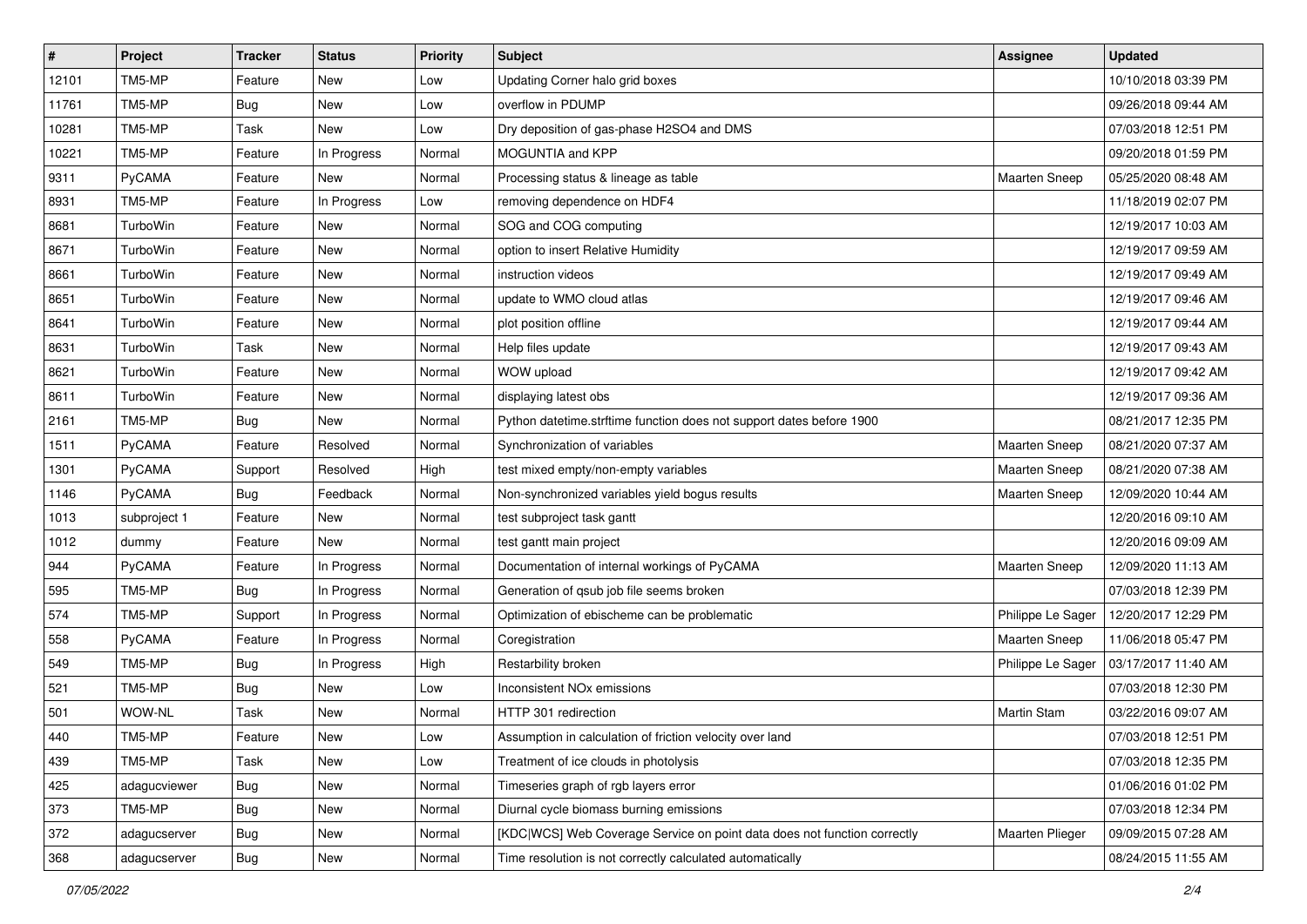| $\vert$ # | Project      | <b>Tracker</b> | <b>Status</b> | <b>Priority</b> | Subject                                                                                                   | Assignee               | <b>Updated</b>      |
|-----------|--------------|----------------|---------------|-----------------|-----------------------------------------------------------------------------------------------------------|------------------------|---------------------|
| 367       | TM5-MP       | Feature        | New           | Low             | Heterogeneous reaction rates for bulk aerosol version                                                     | Jason Williams         | 07/03/2018 12:36 PM |
| 362       | TM5-MP       | <b>Bug</b>     | New           | Normal          | Dry deposition total for agreggated NOx                                                                   | Jason Williams         | 06/24/2015 02:06 PM |
| 351       | TM5-MP       | <b>Bug</b>     | New           | Low             | NH3 budget terms                                                                                          |                        | 07/03/2018 12:36 PM |
| 350       | impactportal | Feature        | New           | Normal          | Add a link to go to the basket at the bottom of the data discovery page                                   |                        | 03/19/2015 10:59 AM |
| 349       | impactportal | Bug            | Resolved      | High            | WPS for simple indices fails with SAX Exception                                                           |                        | 03/19/2015 09:44 AM |
| 338       | TM5-MP       | Feature        | <b>New</b>    | Low             | Modifying and extending input data for refractive indices                                                 | Twan van Noije         | 07/03/2018 12:53 PM |
| 336       | TM5-MP       | Feature        | In Progress   | Normal          | budget consistent with mmix                                                                               | Philippe Le Sager      | 12/01/2015 10:05 AM |
| 320       | TM5-MP       | <b>Bug</b>     | In Progress   | Low             | <b>Budget inconsistencies</b>                                                                             | Philippe Le Sager      | 01/28/2016 01:00 PM |
| 210       | impactportal | <b>Bug</b>     | Resolved      | Normal          | OpenID composer accepts only names from 3 characters or more                                              | Maarten Plieger        | 03/19/2015 09:52 AM |
| 161       | adagucserver | <b>Bug</b>     | Resolved      | Normal          | Point datasets where the data starts with a nodata value are not displayed at all                         | <b>Maarten Plieger</b> | 07/25/2014 12:46 PM |
| 159       | impactportal | <b>Bug</b>     | Resolved      | Normal          | [WPS] When submitting a WPS job, the XML status document is sometimes not directly<br>available --> Error | <b>Maarten Plieger</b> | 03/19/2015 09:52 AM |
| 158       | impactportal | <b>Bug</b>     | Resolved      | Normal          | [OPENDAP] Wrong HTTP status code when file is missing: 403 instead of 404.                                | Maarten Plieger        | 03/19/2015 09:53 AM |
| 149       | TM5-ZOOM     | <b>Bug</b>     | New           | Low             | Gfortran compiler                                                                                         |                        | 04/08/2014 10:42 AM |
| 94        | impactportal | <b>Bug</b>     | New           | Normal          | [Account] Handle OpenID problem                                                                           |                        | 10/10/2013 10:22 AM |
| 93        | impactportal | Feature        | Resolved      | Normal          | [Basket] Add a "Get All" button to retrieve all items at once                                             |                        | 03/19/2015 09:56 AM |
| 92        | impactportal | Feature        | Resolved      | High            | [Test] Create a test environment to test new versions of climate4impact                                   |                        | 03/19/2015 09:55 AM |
| 91        | impactportal | Feature        | New           | Normal          | [Basket] Move Basket in menu bar                                                                          |                        | 10/10/2013 10:22 AM |
| 90        | impactportal | Feature        | New           | Normal          | [Use cases] Precoocked data selection widget with use case data                                           |                        | 10/10/2013 10:22 AM |
| 89        | impactportal | Feature        | New           | Normal          | [Map&Plot]Generic data selection widget                                                                   |                        | 10/10/2013 10:22 AM |
| 88        | impactportal | Feature        | Resolved      | Normal          | [Basket]Create widget for basket access in all portal elements                                            |                        | 03/19/2015 09:56 AM |
| 87        | impactportal | Feature        | New           | Normal          | [Map & Plot] Enable to select multiple data from basket for plotting and mapping                          |                        | 10/10/2013 10:22 AM |
| 86        | impactportal | Feature        | New           | Normal          | [Account] Keep history of what has been processed                                                         |                        | 10/10/2013 10:22 AM |
| 85        | impactportal | Feature        | <b>New</b>    | Low             | [Basket]Enable grouping of data in datasets                                                               |                        | 10/10/2013 10:22 AM |
| 84        | impactportal | Feature        | Resolved      | Normal          | [Basket]Enable sorting on basket                                                                          |                        | 03/19/2015 09:57 AM |
| 83        | impactportal | Feature        | Resolved      | Normal          | [Basket]Add 'Remove all' button                                                                           |                        | 03/19/2015 09:58 AM |
| 82        | impactportal | Feature        | New           | Normal          | [GUI] Improve error messages                                                                              |                        | 10/10/2013 10:22 AM |
| 81        | impactportal | Feature        | New           | Normal          | [Transformations] Time series plots WPS for multiple datasets                                             |                        | 10/10/2013 10:22 AM |
| 80        | impactportal | Feature        | Resolved      | Normal          | [Transformation] CDO indices calculations as WPS service                                                  |                        | 03/19/2015 10:04 AM |
| $77$      | impactportal | Feature        | New           | Normal          | [Data] Provide ECLISE data in climate4impact                                                              |                        | 10/10/2013 10:22 AM |
| 76        | impactportal | Feature        | New           | Low             | [Search] Group search results in folders                                                                  |                        | 10/10/2013 10:22 AM |
| $75\,$    | impactportal | Feature        | Resolved      | Normal          | [Search]Move backend to ESGF search                                                                       |                        | 07/15/2014 02:10 PM |
| 74        | impactportal | Feature        | New           | Normal          | [Search] Free text search: resolve on server not in browser                                               |                        | 10/10/2013 10:22 AM |